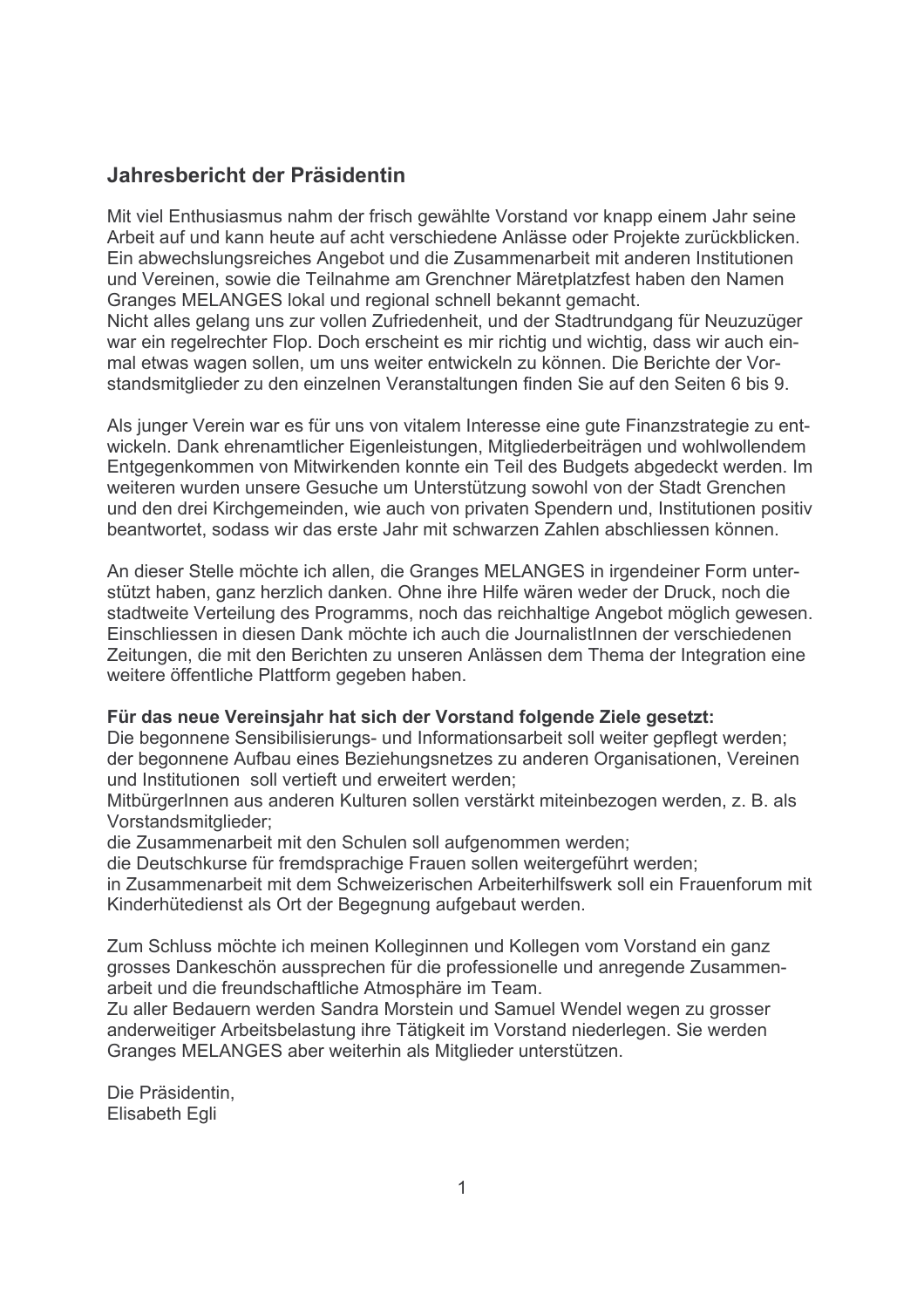# Rechnung 2003

| <b>Aufwand- und Ertragsrechnung</b> |                                       | <b>Rechnung</b><br>2003 | Voranschlag<br>2003 |  |
|-------------------------------------|---------------------------------------|-------------------------|---------------------|--|
|                                     |                                       |                         |                     |  |
| 3                                   | <b>Aufwand</b>                        | 9'773.40                | 7'500.00            |  |
| 30                                  | Veranstaltungen / Aktivitäten         | 9'070.35                | 6'000.00            |  |
| 300                                 | Veranstaltungen                       | 5'103.80                | 4'000.00            |  |
| 301                                 | Übrige Aktivitäten                    | 658.00                  | 1'000.00            |  |
| 302                                 | Beteiligungen                         | 440.65                  | 500.00              |  |
| 303                                 | Programme / Flyer                     | 2'867.90                | 0.00                |  |
| 309                                 | Diverse Auslagen                      | 0.00                    | 500.00              |  |
| 31                                  | <b>Administration</b>                 | 678.45                  | 1'400.00            |  |
| 310                                 | Büromaterial, Drucksachen             | 25.00                   | 700.00              |  |
| 311                                 | Gebühren, Spesen                      | 28.15                   | 100.00              |  |
| 312                                 | Porti, Telefone                       | 70.00                   | 100.00              |  |
| 319                                 | Diverse Auslagen                      | 555.30                  | 500.00              |  |
| 39                                  | <b>Diverses</b>                       | 24.60                   | 100.00              |  |
| 390                                 | <b>Diverser Aufwand</b>               | 24.60                   | 100.00              |  |
|                                     |                                       |                         |                     |  |
| 4                                   | <b>Ertrag</b>                         | 12'250.35               | 5'000.00            |  |
| 40                                  | <b>Beiträge</b>                       | 5'660.00                | 4'500.00            |  |
| 400                                 | Jahresbeiträge (natürliche Personen)  | 2'660.00                | 2'000.00            |  |
| 401                                 | Jahresbeiträge (juristische Personen) | 800.00                  | 1'000.00            |  |
| 402                                 | Spenden                               | 2'200.00                | 1'500.00            |  |
| 41                                  | Veranstaltungen / Aktivitäten         | 6'589.00                | 500.00              |  |
| 410                                 | Sponsorenbeiträge                     | 6'368.30                | 500.00              |  |
| 411                                 | Einnahmen, Kollekten                  | 220.70                  | 0.00                |  |
|                                     |                                       |                         |                     |  |
| 42                                  | Zinserträge                           | 1.35                    | 0.00<br>0.00        |  |
| 420                                 | Postkonto-Zinse                       | 1.35                    |                     |  |
| 49                                  | <b>Diverses</b>                       | 0.00                    | 0.00                |  |
| 490                                 | <b>Diverser Ertrag</b>                | 0.00                    | 0.00                |  |
|                                     |                                       |                         |                     |  |
|                                     | Mehr-Ertrag / Mehr-Aufwand (-)        | 2'476.95                | $-2'500.00$         |  |
|                                     |                                       |                         |                     |  |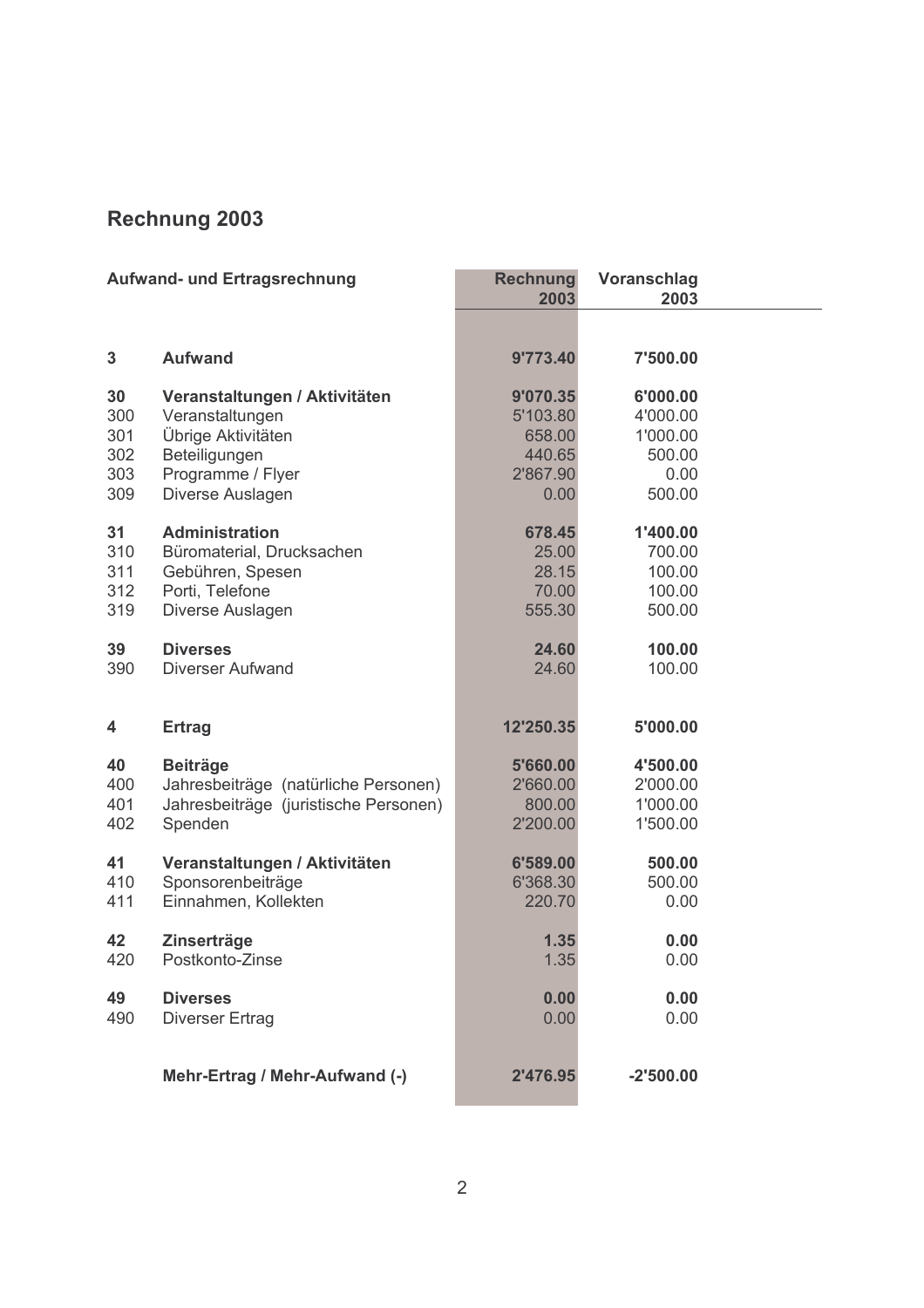## Rechnung 2003

| Bilanz per 31. Dezember 2003 |                                                                                       | 31.12.2003                      |  |
|------------------------------|---------------------------------------------------------------------------------------|---------------------------------|--|
|                              |                                                                                       |                                 |  |
| 1                            | <b>Aktiven</b>                                                                        | 2'700.55                        |  |
| 10<br>100<br>101             | <b>Flüssige Mittel</b><br>Kasse<br>Postkonto                                          | 2'610.60<br>486.75<br>2'123.85  |  |
| 11<br>110<br>112<br>115      | <b>Guthaben</b><br>Debitoren<br><b>Transitorische Aktiven</b><br>Verrechnungssteuer   | 89.95<br>40.00<br>49.50<br>0.45 |  |
| $\overline{2}$               | <b>Passiven</b>                                                                       | 2'700.55                        |  |
| 20<br>200<br>202             | <b>Fremdkapital</b><br>Kreditoren<br><b>Transitorische Passiven</b>                   | 223.60<br>183.60<br>40.00       |  |
| 21<br>210                    | Eigenkapital<br>Vereinsvermögen am 23.05.2003<br>0.00<br>Mehr-Ertrag 2003<br>2'476.95 | 2'476.95                        |  |
|                              | Vereinsvermögen am 31.12.2003<br>2'476.95                                             | 2'476.95                        |  |

Grenchen, 24. Februar 2004

### **Granges MELANGES** 2540 Grenchen

Kurt Fischer, Kassier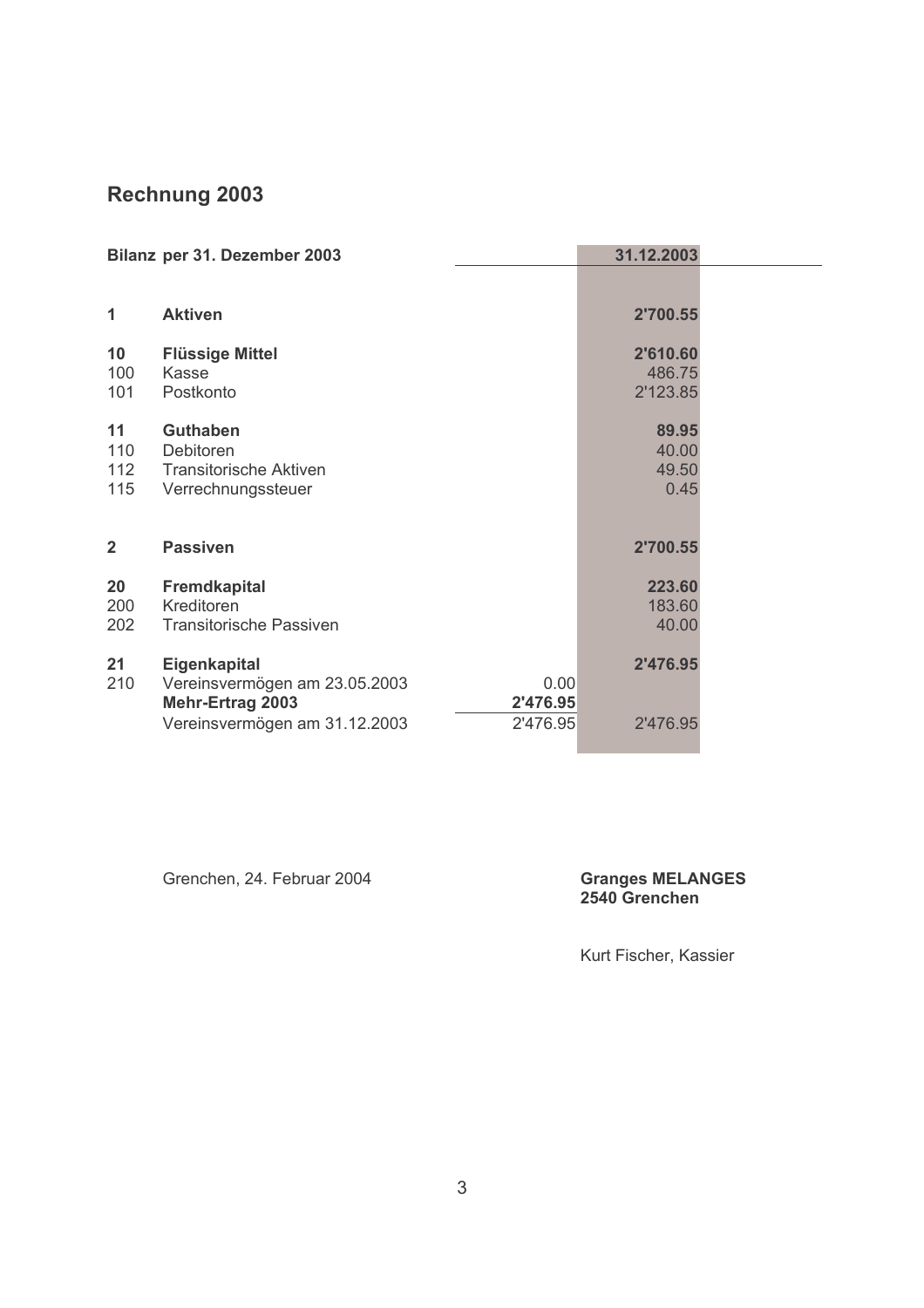# **Revisorenbericht 2003**

Auftragsgemäss haben wir die per 31.12.2003 abgeschlossene Jahresrechnung geprüft.

Die Buchungen haben wir anhand der vorgelegten Belege und Auszüge geprüft und als richtig befunden.

Bei einem Aufwand von Fr. 9'773.40 und einem Ertrag von Fr. 12'250.35 entstand ein Ertragsüberschuss von Fr. 2'476.95. Das Vereinsvermögen per 31.12.2003 beläuft sich somit auf Fr. 2'476.95.

Wir beantragen der Generalversammlung, die sauber und übersichtlich geführte Rechnung zu genehmigen und dem Kassier, Herrn Kurt Fischer, unter bester Verdankung für die geleistete Arbeit, Décharge zu erteilen.

Grenchen. 2. März 2004

Die Revisoren:

Ruedi Köhli **Gerhard Weissbaum**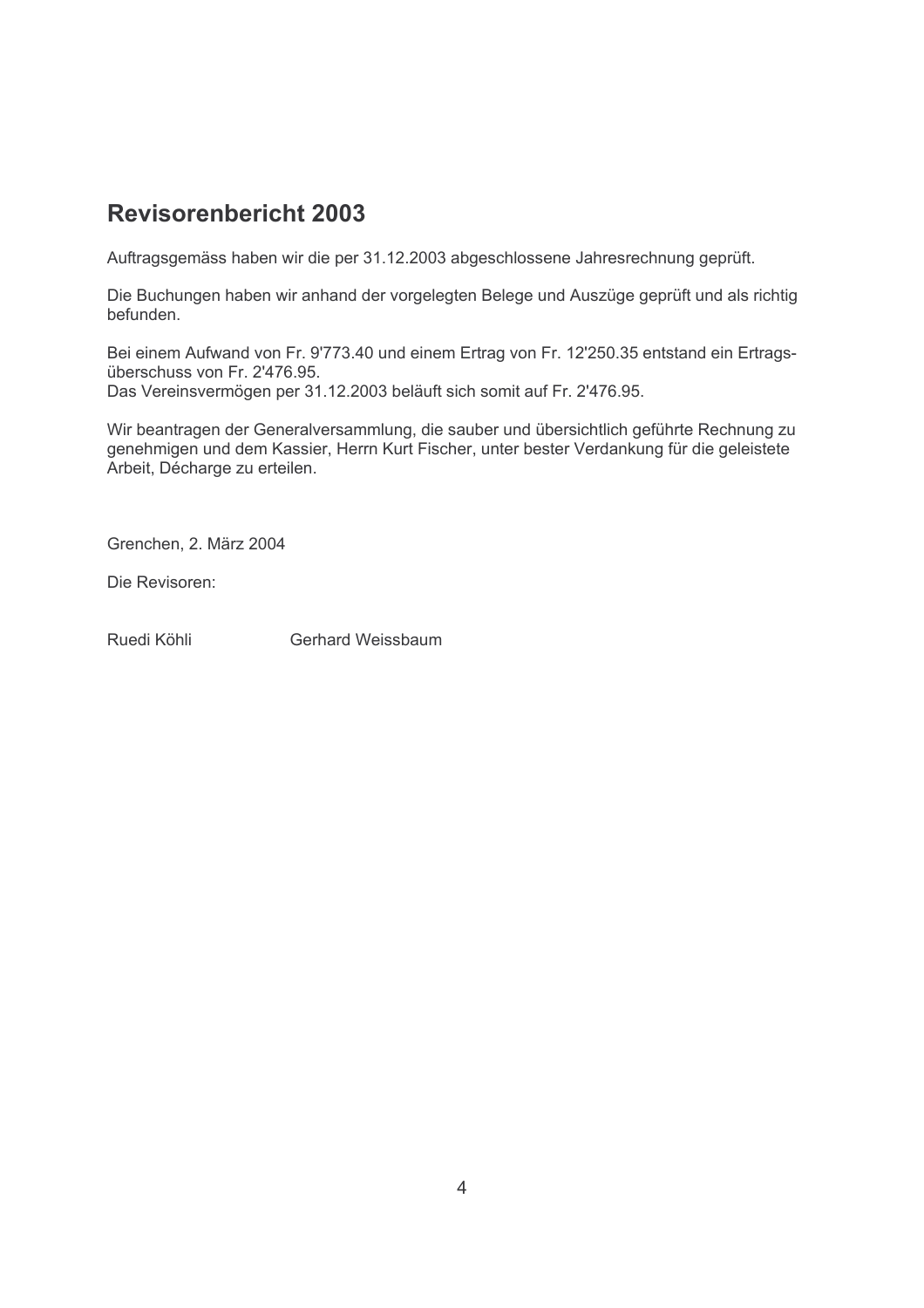# Voranschlag 2004

| <b>Aufwand- und Ertragsrechnung</b> |                                       | <b>Voranschlag</b><br>2004 | Voranschlag<br>2003 |  |
|-------------------------------------|---------------------------------------|----------------------------|---------------------|--|
| $\mathbf{3}$                        | <b>Aufwand</b>                        | 13'700.00                  | 7'500.00            |  |
| 30                                  | Veranstaltungen / Aktivitäten         | 12'500.00                  | 6'000.00            |  |
| 300                                 | Veranstaltungen                       | 5'900.00                   | 4'000.00            |  |
| 301                                 | Übrige Aktivitäten                    | 1'000.00                   | 1'000.00            |  |
| 302                                 | Beteiligungen                         | 2'200.00                   | 500.00              |  |
| 303                                 | Programme / Flyer                     | 2'900.00                   | 0.00                |  |
| 309                                 | Diverse Auslagen                      | 500.00                     | 500.00              |  |
| 31                                  | <b>Administration</b>                 | 1'100.00                   | 1'400.00            |  |
| 310                                 | Büromaterial, Drucksachen             | 200.00                     | 700.00              |  |
| 311                                 | Gebühren, Spesen                      | 100.00                     | 100.00              |  |
| 312                                 | Porti, Telefone                       | 200.00                     | 100.00              |  |
| 319                                 | Diverse Auslagen                      | 600.00                     | 500.00              |  |
| 39                                  | <b>Diverses</b>                       | 100.00                     | 100.00              |  |
| 390                                 | <b>Diverser Aufwand</b>               | 100.00                     | 100.00              |  |
| 4                                   | <b>Ertrag</b>                         | 7'200.00                   | 5'000.00            |  |
| 40                                  | <b>Beiträge</b>                       | 4'100.00                   | 4'500.00            |  |
| 400                                 | Jahresbeiträge (natürliche Personen)  | 2'800.00                   | 2'000.00            |  |
| 401                                 | Jahresbeiträge (juristische Personen) | 800.00                     | 1'000.00            |  |
| 402                                 | Spenden                               | 500.00                     | 1'500.00            |  |
| 41                                  | Veranstaltungen / Aktivitäten         | 3'100.00                   | 500.00              |  |
| 410                                 | Sponsorenbeiträge                     | 3'000.00                   | 500.00              |  |
| 411                                 | Einnahmen, Kollekten                  | 100.00                     | 0.00                |  |
| 42                                  | <b>Zinserträge</b>                    | 0.00                       | 0.00                |  |
| 420                                 | Postkonto-Zinse                       | 0.00                       | 0.00                |  |
| 49                                  | <b>Diverses</b>                       | 0.00                       | 0.00                |  |
| 490                                 | <b>Diverser Ertrag</b>                | 0.00                       | 0.00                |  |
|                                     | Mehr-Ertrag / Mehr-Aufwand (-)        | $-6'500.00$                | $-2'500.00$         |  |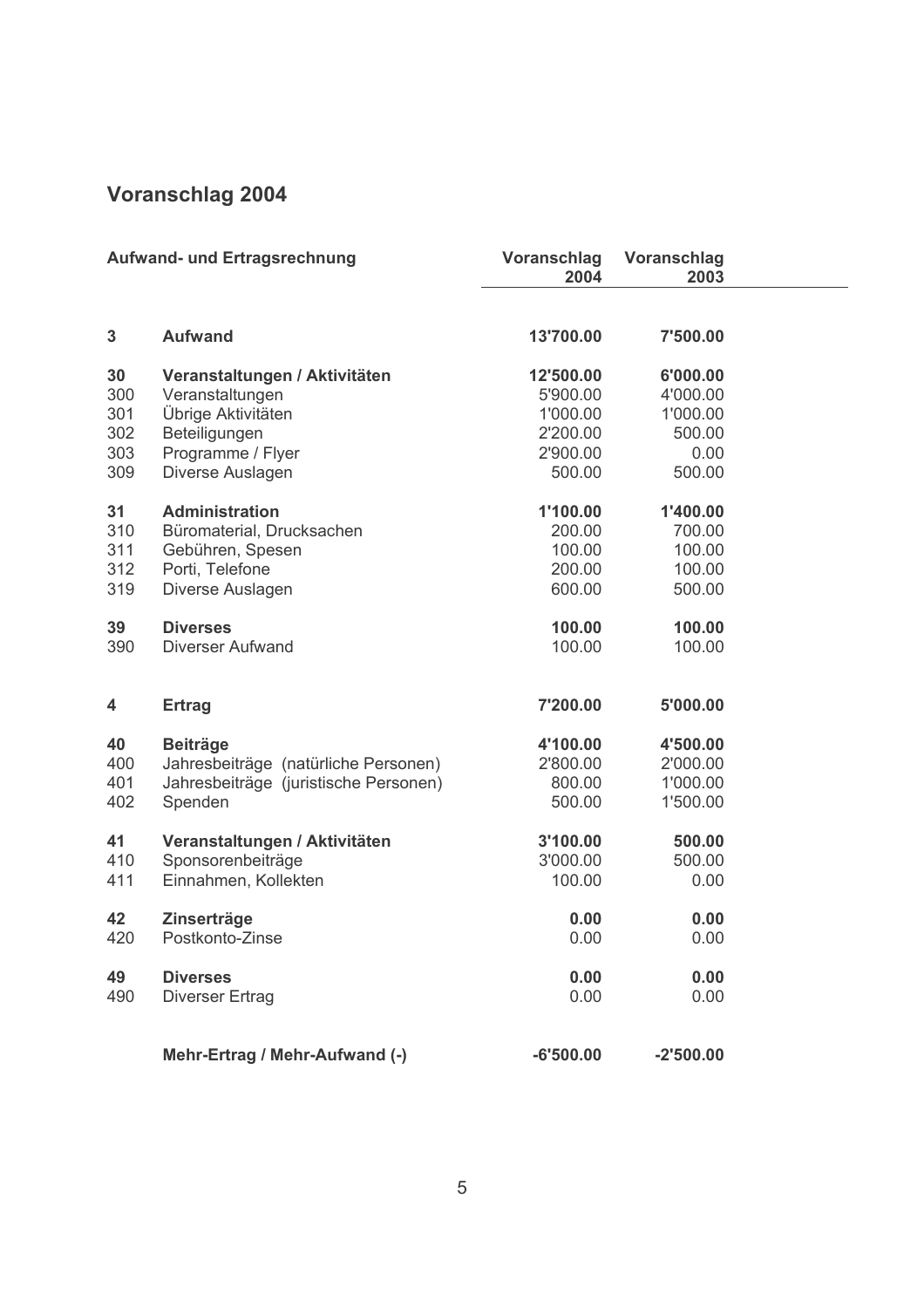# Aktivitäten des Jahres 2003

### Deutschkurse für fremdsprachige Frauen mit Kinderbetreuung.

Im Jahr 2003 wurde je ein Kurs für Anfängerinnen und Fortgeschrittene im Lindenhaus durchgeführt. Die Kurse sind für Frauen mit keinen oder wenig Deutschkenntnissen und dauern 48 Stunden verteilt auf 16 mal 3 Morgenstunden. Viele der 12 bis 15 Frauen konnten den Kurs nur besuchen, weil sie wussten, dass ihre kleinen Kinder im Lindenhaus betreut werden würden. Die Frauen waren mit grosser Begeisterung dabei die deutsche Sprache für ihren Alltag kennen zu lernen. Auch wurde ihnen unser Schulsystem näher gebracht, und sie konnten verschiedene Ämter besuchen.

Diese Integrationskurse werden vom Bund und der Gemeinde grösstenteils finanziert und vom schweizerischen Arbeiterhilfswerk (SAH) projektiert und angeboten.

Unsere Aufgabe ist die Durchführung und Organisation für Grenchen zu ermöglichen und den persönlichen Kontakt mit den Frauen zu pflegen.

Gertrud Christen

#### Open-air Filmvorführung

Freitag, 22. August 2003

Am 22. August wurde auf dem Lindenplatz der Film "East is East" gezeigt. Wie erhofft, brachte die Zusammenarbeit mit der Reformierten Kirche Grenchen und dem Lindenhaus eine neue Mischung von Publikum. Der Lindenplatz zeigte sich an diesem wunderbaren Sommerabend von seiner schönsten Seite.

Sowohl kulinarisch wie auch im Rahmenprogramm kamen der Mix von Pakistanischen Curries, Bratwurst und Hot Dogs, unterbrochen durch Breakdance Vorstellung und Lösliwettbewerb, bei allen Altersgruppen gut an.

Was den Inhalt des Films angeht, waren die Meinungen geteilt. Fest steht, dass es keine leichte Multi-Kulti-Komödie, sondern ein nachdenklich stimmender Beitrag zum Thema interkulturelles Zusammenleben war, dessen Einführung Granges MELANGES mehr Beachtung hätte schenken sollen.

**Elisabeth Egli**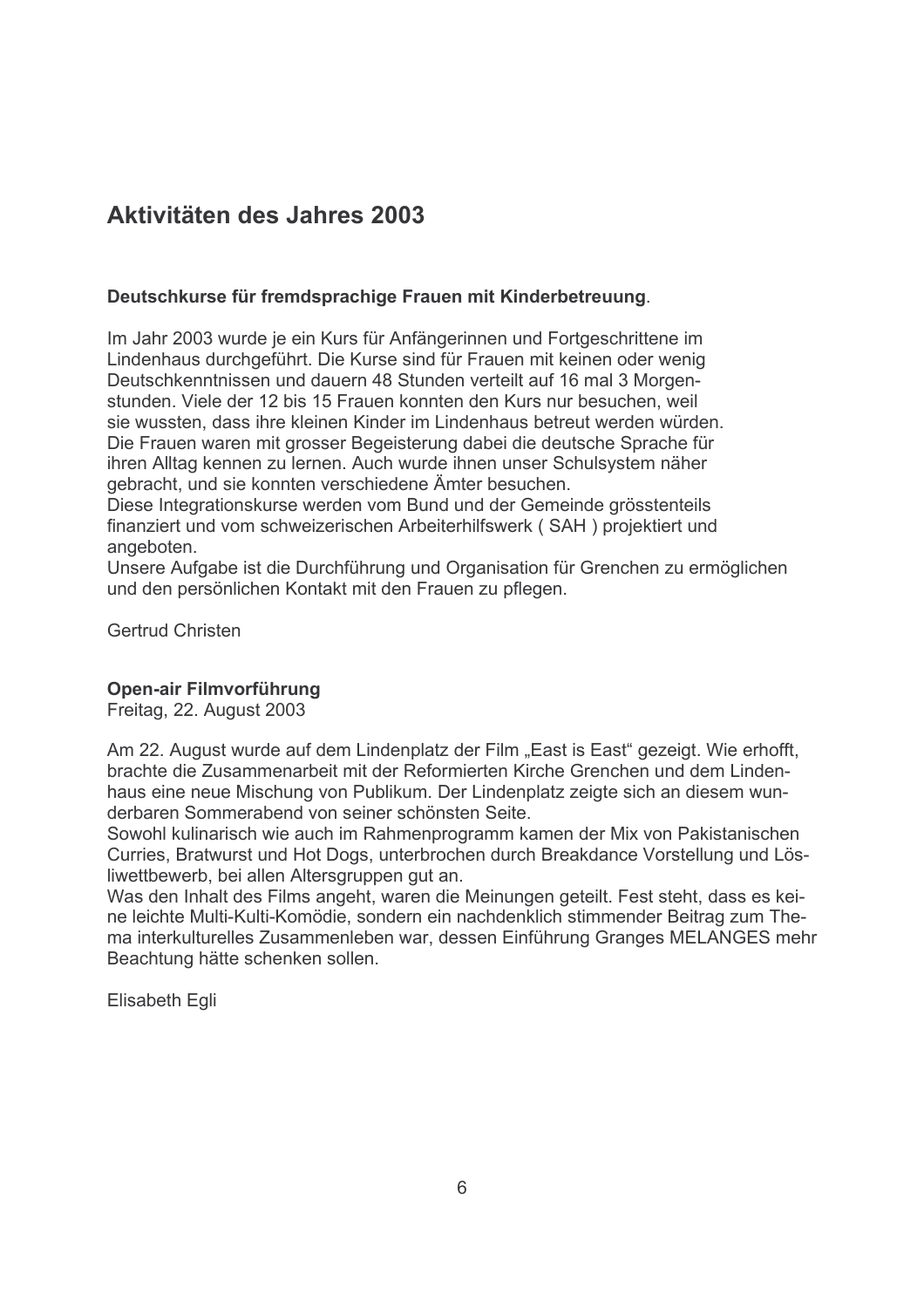#### Märetplatz-Fest

Freitag/Samstag, 29./30. August 2003

Mit einem Stand am Märetplatz-Fest wollte der noch junge Verein Granges MELANGES auf seine Aktivitäten aufmerksam machen. Die Besucher versuchten, die Zutaten der am Stand offerierten alkoholfreien Bowle bei einem Wettbewerb herauszufinden. Die verschiedenen Geschmacksrichtungen wurden analysiert und die Bowle nochmals gekostet. Dies gab zu interessanten Diskussionen am Stand Anlass. Erstmals wurden auch die fremdspachigen Frauen des Deutschkurses für Fortgeschrittene bei den Aktivitäten des Vereins miteinbezogen. Die Frauen verkauften kulinarische Spezialitäten aus ihrer Heimat. Die Häppchen mit den exotischen Namen: Gattlat, Feijoada, Tagin, Fataja fanden guten Absatz. Die fremdsprachigen Frauen konnten ihre Deutschkenntnisse auf die Probe stellen und den Kontakt zu den Grenchnerinnen und Grenchnern über ihre Spezialitäten finden.

Anna Messerli

### **Stadtführung**

Samstag, 13. September 2003

Damit sich Menschen in ihrer Umgebung wohlfühlen und sich für diese engagieren können, müssen sie sie kennen. Basierend auf diesem Gedanken lud Granges MELANGES Neuzuzüger zu einer Stadtführung ein. Beabsichtigt war, die Stadtführung in deutscher und serbo-kroatischer Sprache durchzuführen. Entsprechend wurden die Einladungen auch in beiden Sprachen formuliert. Mit diesem Angebot und Vorgehen wurden neue Wege beschritten und so konnte nicht abgeschätzt werden wie hoch die Teilnehmerlnnenzahl sein würde. Man musste mit beiden Extremen rechnen. Tatsächlich interessierten sich nur gerade zwei Frauen – Migrantinnen – für die Führung. Sie wurde trotz der kleinen Zahl, jedoch lediglich auf deutsch, durchgeführt. Es wurden Erläuterungen zum Stadtzentrum, dem Hôtel de Ville, den Bahnhöfen, Schulen und weiteren Einrichtungen abgegeben.

Amira Hafner - Al-Jabaii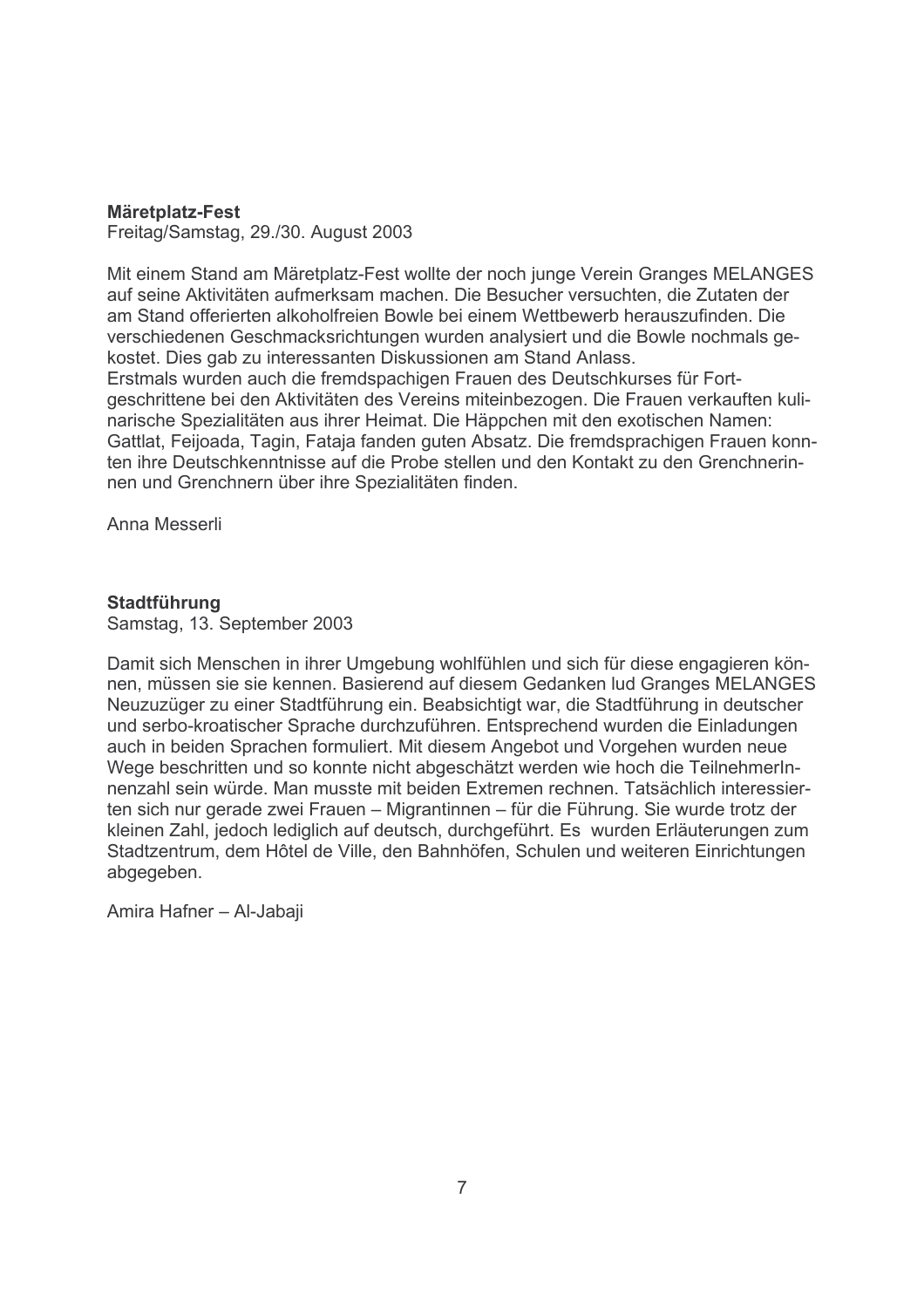### Der Unausweichliche - Tod und Sterben aus der Sicht der Religionen

Donnerstag, 6. November 2003

Den Teilnehmenden jenes Abends war durch ein Ereignis in der vorangegangenen Nacht sehr deutlich bewusst geworden, wie nahe wir im Leben an der Grenze zum Tod leben, als auf der Autobahn im Nebel mehr als hundert Wagen ineinandergerast waren. In einem ersten Teil nahmen wir mit Interesse zur Kenntnis, welche Rituale bei den Hinduisten, den Muslimen und den Christen für den Umgang mit dem Tod und den Toten bereit stehen.

Im anschliessenden Gespräch wurde dann deutlich, wie sehr bei Hindus und Muslimen der Umgang mit dem Tod noch eine Sache einer Gemeinschaft ist, während es von einem jungen Christen hiess "Jeder soll beim Tod sein Ritual haben können!" Im Blick auf das Zusammenleben in Grenchen stellt sich die Frage, inwieweit Angehörige nichtchristlicher Religionen in Zukunft eine letzte Heimat auf dem Friedhof finden können.

Samuel Wendel

### **Anast vor dem Fremden?**

Donnerstag, 20. November 2003

Mit dieser Veranstaltung wagten sich die Verantwortlichen von Granges MELANGES auf Neuland, indem sie der Grenchner Bevölkerung die Möglichkeit boten, vorhandene Ängste im Blick auf das jeweilige Fremde offen auszusprechen und miteinander anzuschauen. Erfreulicherweise waren unter der etwas kleineren Teilnehmerschar Einheimische und Zugewanderte vertreten. In Anwesenheit kompetenter Fachleute brachte dieser Abend vor allem drei Ergebnisse:

Nach und nach hatten die Teilnehmenden den Mut. Ängste oder schon vor vielen Jahren erlittene Verletzungen auszusprechen. Zum andern zeigte sich, dass das Thema "Fremdsein" auch Zugereiste aus anderen Teilen der Schweiz betrifft. Und schliesslich wurde deutlich, wie leicht Klischees über Menschen mit Herkunft aus anderen Ländern unser Denken bestimmen und wir damit den einzelnen Mitmenschen im Umgang miteinander Unrecht tun können

Samuel Wendel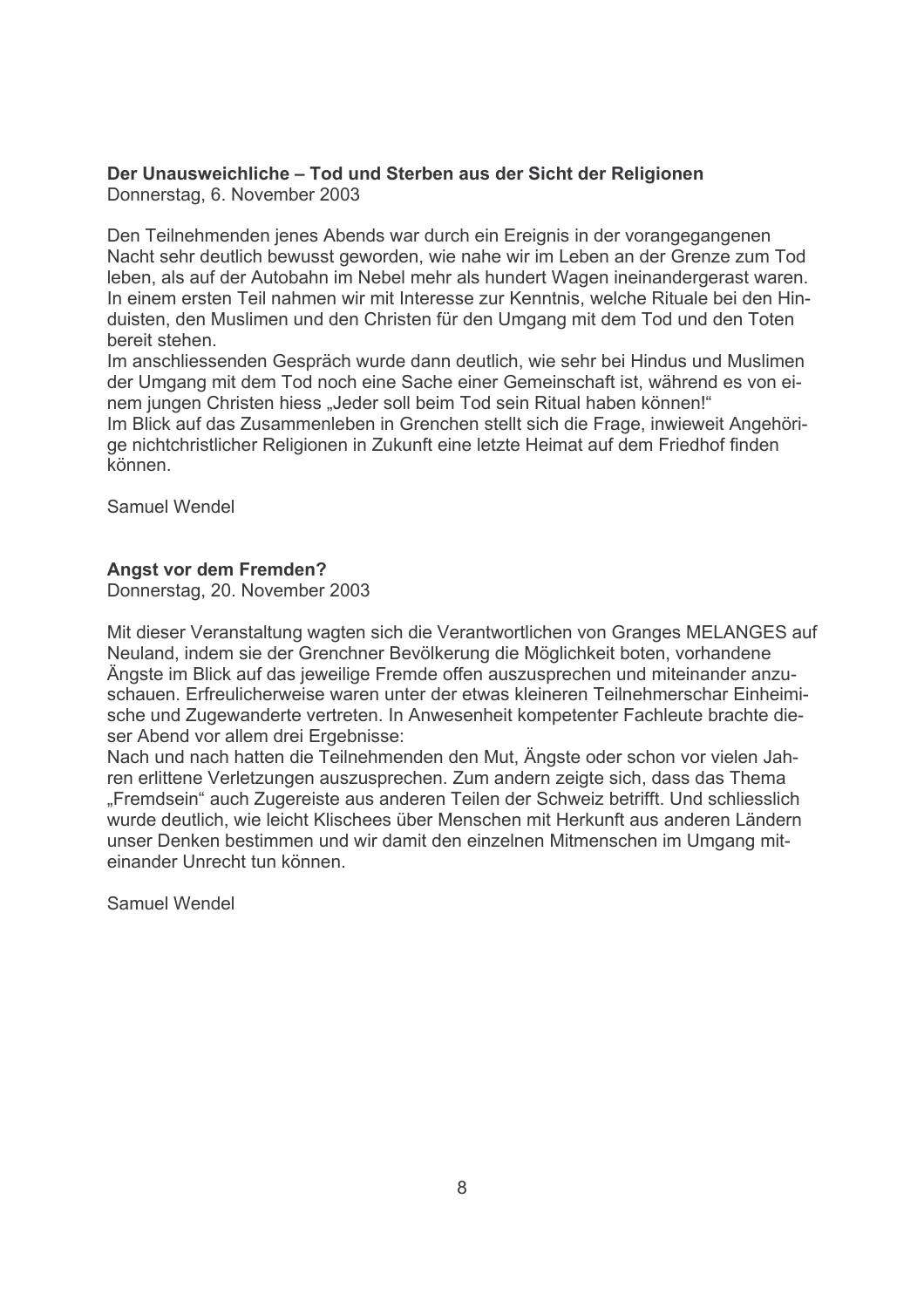Der Irak nach dem Krieg

Mittwoch, 3. Dezember 2003

Dieser Anlass stand im Zeichen aktueller Weltpolitik und hatte gleichzeitig einen Bezug zu Grenchen. Dank persönlichen Kontakten konnte Granges MELANGES den in Grenchen aufgewachsenen Daniel Beyeler, Leiter des Kooperationsbüros der Direktion für Entwicklung und Zusammenarbeit (DEZA) in Bagdad, für einen Vortrag gewinnen. Gegen hundert Interessierte, darunter zahlreiche Iraker, reisten aus weiten Teilen der Schweiz nach Grenchen, um den Ausführungen von Daniel Beyeler zu folgen. Er zeichnete ein desaströses Bild des Nachkriegs-Iraks.

Mit Daniel Beyeler war auch eine Vertreterin des nationalen irakischen Roten Kreuzes/ Roten Halbmondes zugegen. Safana Al-Saloom referierte über Kinder-Hilfsprojekte im Irak. Nebst lokaler Presse, fand sich auch eine Journalistin für die arabische Abteilung von Radio Swiss International ein. Dies bescherte Grenchen einen Internetartikel in arabischer Sprache.

Amira Hafner - Al Jabaji

Dîner culturel Samstag, 17. Januar 2004

Zum ersten Mal engagierte sich Granges MELANGES zusammen mit Kleintheater, Literarischer Gesellschaft, Kunstgesellschaft und Gesamtschule für Theater am Dîner culturel zum Thema "Lachen verbindet". Ein vielseitiges Programm mit verschiedenen Darbietungen wie: Lesung von Texten über Mullah Nasreddin durch Gian Töndury, Sketches der Gesamtschule für Theater mit Laienschauspielern. Jazz mit dem Trio Thomas Baumgartner und philosophischen Gedanken zum Thema Lachen durch Narrosoph Roland Schutzbach. Kulinarisch wurden die Gäste von Cony und Roland Guex verwöhnt. Die Zusammenarbeit mit anderen kulturellen Vereinen von Grenchen erwies sich als positiv und fruchtbar.

Anna Messerli